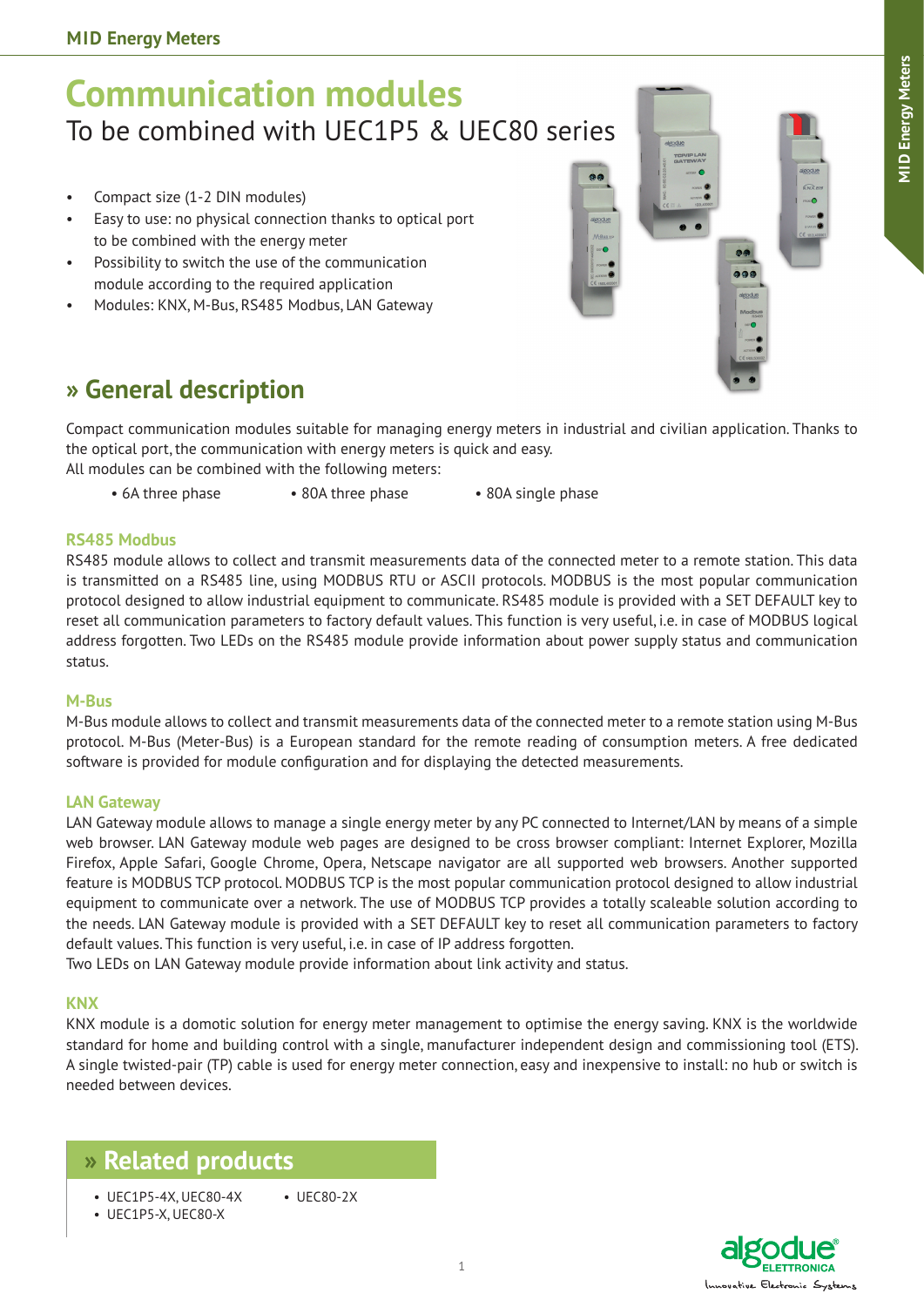# **» Technical drawing**

## **RS485 Modbus, M-Bus, KNX communication modules**



### **LAN Gateway communication module**